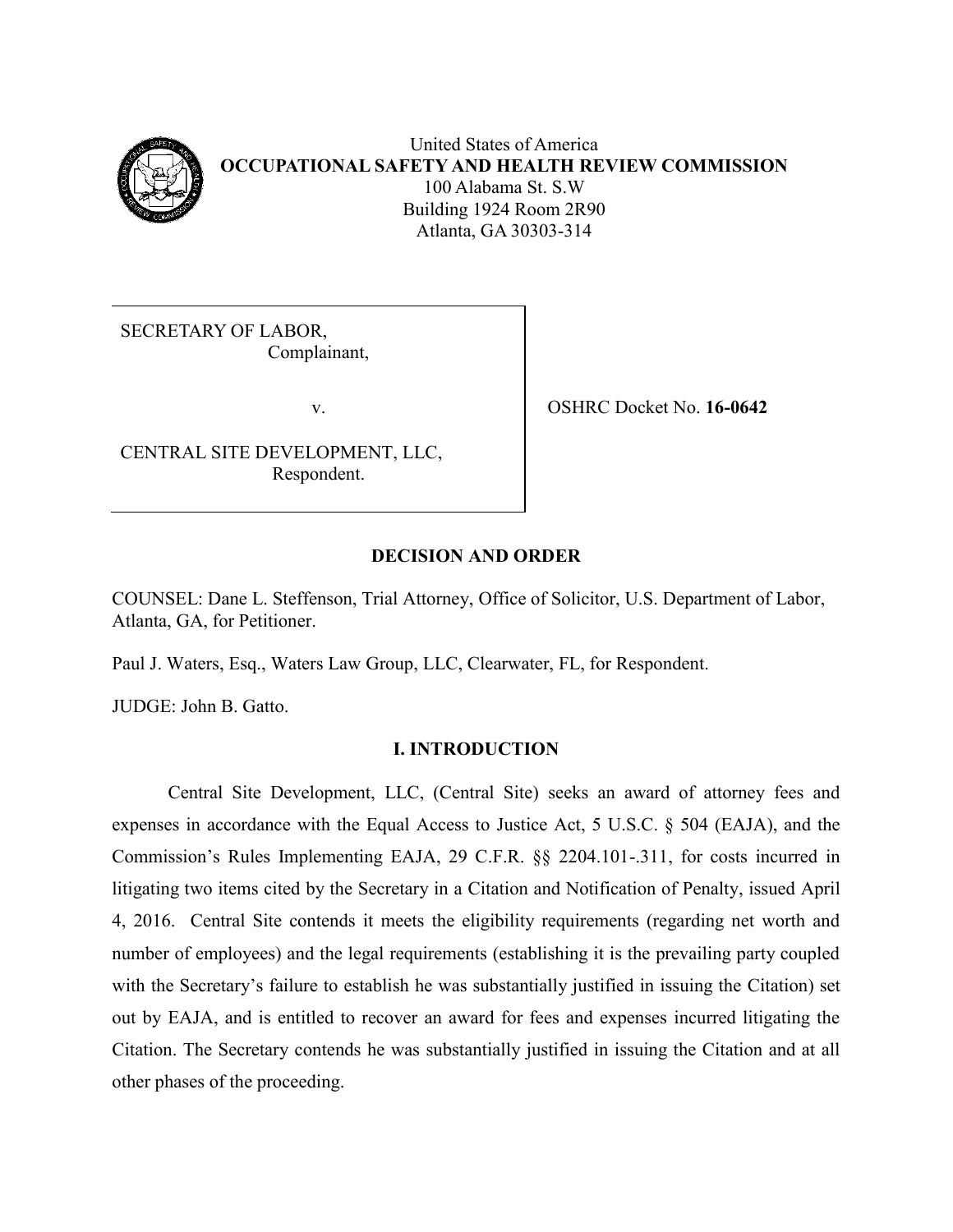Pursuant to Commission Rules 90 and 308, 29 CFR §§ 2200.90 and 2204.308, after carefully considering all the evidence and the arguments of counsel, the Court issues this Decision and Order as its findings of fact and conclusions of law. If any finding is in truth a conclusion of law, or if any conclusion stated is in truth a finding of fact, it shall be deemed so. The Court holds that the Secretary's position was not substantially justified. Therefore, Central Site's EAJA application is **GRANTED** and it is awarded \$17,571.00 in attorney fees and expenses.

#### **II. BACKGROUND**

The Secretary's Citation arose from a fatality investigation conducted by Compliance Safety and Health Officer Elvin Santiago. Central Site was engaged in site development work at an apartment complex construction project (the "Worksite"), in Saint Petersburg, Florida. Central Site had been at the Worksite for four months at the time of the fatality on October 7, 2015 (Tr. 26). The site covered 10 acres; at the time of the fatality, the site consisted mostly of "[c]leared dirt and a construction trailer." (Tr. 27.) It was bounded on two sides by two-lane paved roads, an office building was on a third side, and an apartment building was on the fourth. There was only one entrance for vehicular traffic to the site (Tr. 27-29, 51).

On the day of the accident, Central Site had onsite Albert Kimball, its supervisor, and one other employee, Michael Montroy, an equipment operator supplied by Construct Corps, LLC, a temporary construction staffing agency (Tr. 24-25, 29, 31, 33, 42, 63, 64-65). Central Site subcontracted the underground pipe work to RAB Foundation Repair, LLC d/b/a API Services ("API"), whose foreman, Doug Miller, and four other workers were also on site that day (Tr. 164). Tri-City, the electrical subcontractor, was also on the site with two employees (Tr. 102). Central Site began work at 7:00 a.m. on the day of the accident (Tr. 52).

The equipment on site that day included a bulldozer and a roller owned by Central Site, a track hoe and a loader owned by API, and at least two dump trucks bringing in dirt (Tr. 43). The bulldozer was equipped with a rearview mirror and a working backup alarm (Tr. 130, 182). The task for the day was setting up a building pad near the construction trailer, approximately 300 feet from the single-entry point to the Worksite (Tr. 51-52). Kimball instructed Montroy to operate the bulldozer to place the dirt for the building pad (Tr. 52-53).

Meanwhile, API was laying pipe for the project. API foreman Miller estimated API averaged "a couple hundred feet" of pipe a day on the project (Tr. 194). At some point, Kimball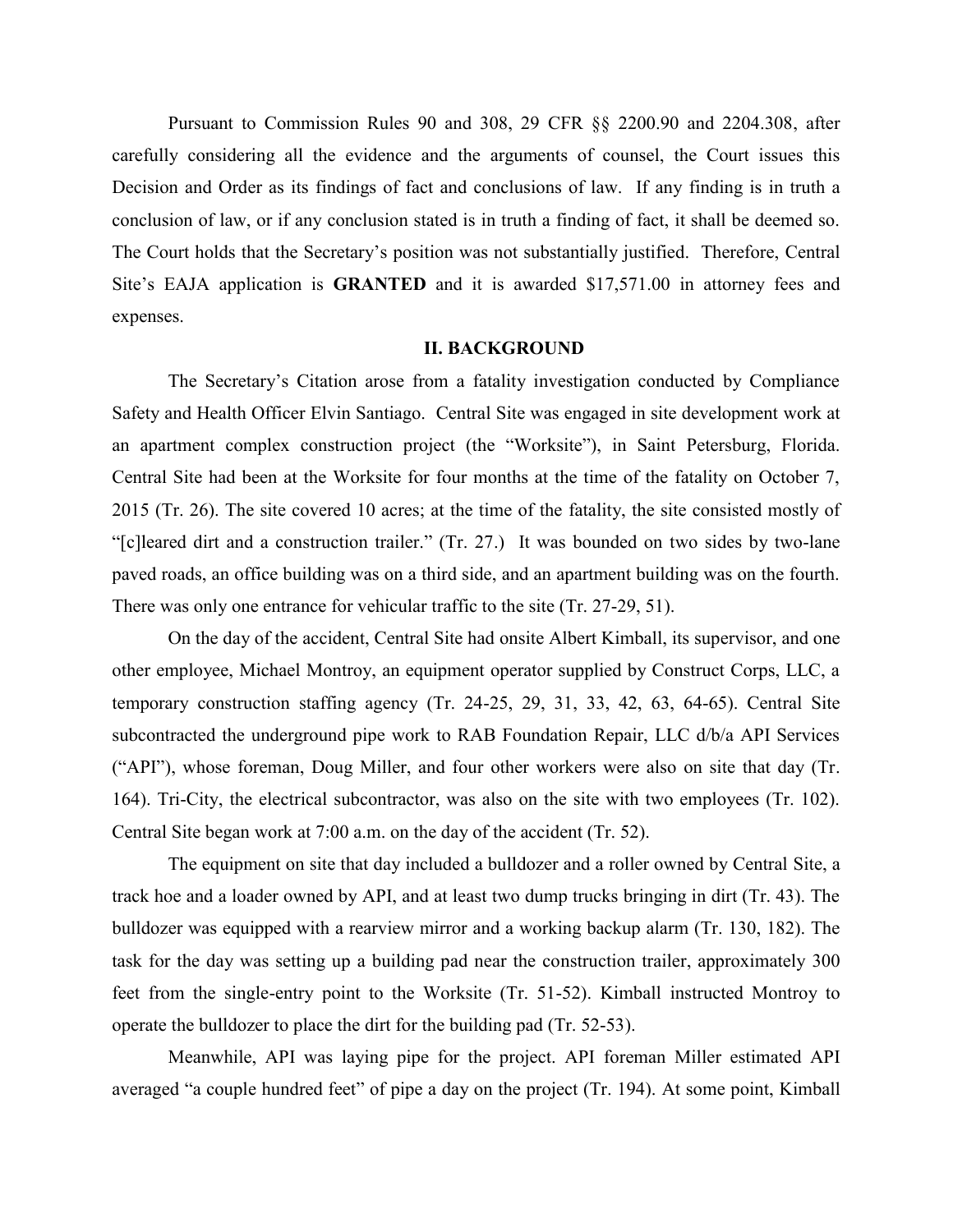took over operation of the bulldozer and assigned a new task to Montroy (Tr. 53). Kimball operated the bulldozer in forward and reverse over an area of the Worksite to compact the soil. Kimball and API's crew were working "[p]robably within 50 to 100 feet, facing each other" when they started out (Tr. 156).

After Kimball had been operating the bulldozer for 30 to 45 minutes, Miller instructed his employee, Justin Smith, to retrieve a water pump from Miller's truck parked near the silt fence that enclosed the Worksite. As Smith returned with the pump, he crossed behind the bulldozer as Kimball operated it in reverse and was struck and killed (Tr. 55, 182). Santiago conducted the fatality investigation following a referral from the police department (Tr. 226). He arrived at the site approximately three hours after the accident, interviewed employees, and took measurements and photographs (Tr. 226-227).

On March 10, 2016, Santiago sent an email to Central Site's counsel, which stated, "[p]lease provide a copy of the 2015 OSHA 300A (4 hours response required), I have a copy that is not completed and let's set up a closing conference, it could be by phone. Thank you." (Ex. R-19 at 4.) Santiago received an automated email response back stating: "[d]elivery to these recipients or groups is complete *but no delivery notification was sent by the destination server.*" (Ex. R-19 at 6) (emphasis added). Santiago called Central Site's counsel "a few days later" and left a voice message indicating he was going to recommend the two disputed violations (Tr. 306). In response to Santiago's voice message, Central Site's counsel sent an email to Santiago on March 16, 2016, indicating he had not received the email Santiago sent on March 10, 2016 (Ex. R-19 at 7).

The Secretary subsequently issued the Citation and Notification of Penalty based on Santiago's recommendation. Item 1 of Citation No. 1 alleged a serious violation of  $\S$  5(a)(1) of the Act, 29 U.S.C.  $\S$  654(a)(1), commonly known as the "general duty clause," with a proposed penalty of \$6,300.00, for allegedly exposing employees to struck-by hazards. Item 1 of Citation No. 2 alleged an "other-than-serious" recordkeeping violation of 29 C.F.R. § 1904.40(a), with a proposed penalty of \$400.00. Following a trial in Clearwater, Florida, the Court issued a Decision and Order in this proceeding on July 7, 2017, vacating both items. See *Cent. Site Dev., LLC,* 26 BNA OSHC 1985 (No. 16-0642, 2017). The Decision and Order became a final order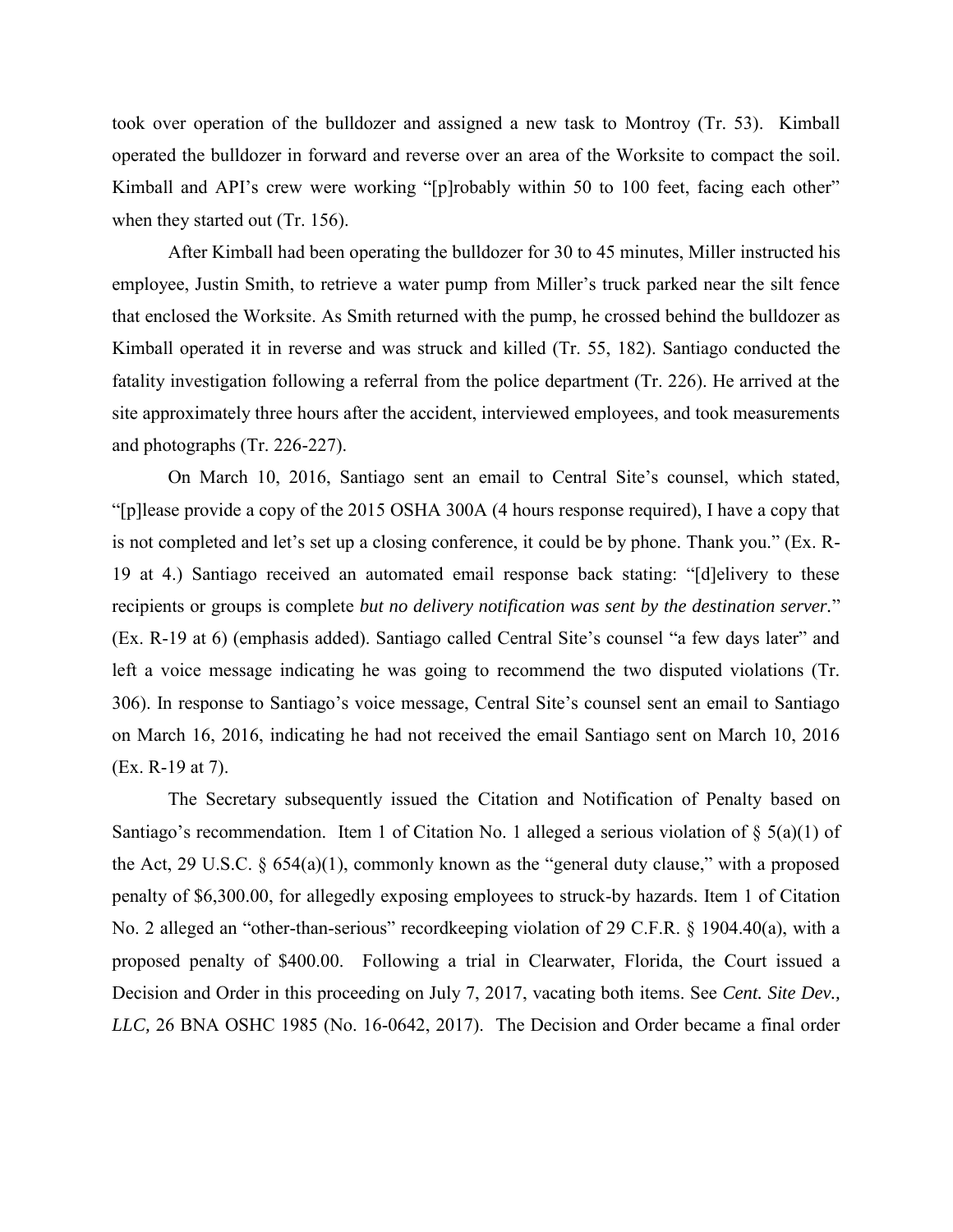of the Commission on August 10, 2017. On September 5, 2017, Central Site timely filed its *Application* for attorney fees and expenses.<sup>1</sup>

### **III. ANALYSIS**

The EAJA contains provisions authorizing the award of fees and other expenses in specified civil judicial actions, 28 U.S.C. § 2412, and in adversary administrative proceedings, 5 U.S.C. § 504. Significantly, the Supreme Court has explicitly held that "[s]ection 504 was enacted at the same time as § 2412, and is the *only part of the EAJA* that allows fees and expenses for *administrative proceedings* conducted prior to the filing of a civil action." (Emphases added.) *Melkonyan v. Sullivan*, 501 U.S. 89, 94 (1991). Under section 504, a private party prevailing in an adversarial agency adjudication may be awarded<sup>2</sup> fees and other expenses incurred by that party relating to that proceeding, "unless the adjudicative officer of the agency finds that the position of the agency<sup>3</sup> was substantially justified or that special circumstances make an award unjust."<sup>4</sup> 5 U.S.C. § 504(a)(1). In Commission proceedings, "[t]he burden of persuasion that an award should not be made . . . is on the Secretary." 29 C.F.R. § 2204.106.

The EAJA limits an award to a prevailing party who is an "owner of an unincorporated business, or any partnership, corporation, association, unit of local government, or organization, the net worth of which did not exceed \$7,000,000 at the time the adversary adjudication was initiated, and which had not more than 500 employees at the time the adversary adjudication was initiated[.]" 5 U.S.C. § 504(b)(1)(B)(ii); *see also*, 29 C.F.R. §§ 2204.105(b) and (c). As indicated *supra*, the Secretary does not dispute that Central Site was the "prevailing party" in the prior litigation, that it met the other criteria that make it eligible for an award, or that special circumstances exit such that an award would be unjust. There is no question that Central Site

 $\overline{\phantom{a}}$ 

<sup>&</sup>lt;sup>1</sup> Commission Rule 302(a), 29 C.F.R  $\&$  2204.302(a), provides:

An application may be filed whenever an applicant has prevailed in a proceeding or in a discrete substantive portion of the proceeding, but in no case later than thirty days after the period for seeking appellate review expires.

<sup>&</sup>lt;sup>2</sup> The Supreme Court also held that EAJA fees belong to the client, not the attorney, absent a representation agreement to the contrary. *Astrue v. Ratliff*, 560 U.S. 586, 596-97 (2010).

<sup>&</sup>lt;sup>3</sup> The "position of the agency" means, in addition to the position taken by the agency in the adversary adjudication, the action or failure to act by the agency upon which the adversary adjudication is based . . . ." 5 U.S.C. § 504(b)(1)(E). *See also* 29 C.F.R. § 2204.106(a) ("position of the Secretary includes . . . the action or failure to act by the Secretary upon which the adversary adjudication is based").

<sup>4</sup> Likewise, Commission EAJA Rule 106(a) provides that "[a] prevailing applicant may receive an award for fees and expenses in connection with a proceeding . . . unless the position of the Secretary was substantially justified." 29 C.F.R. § 2204.106(a).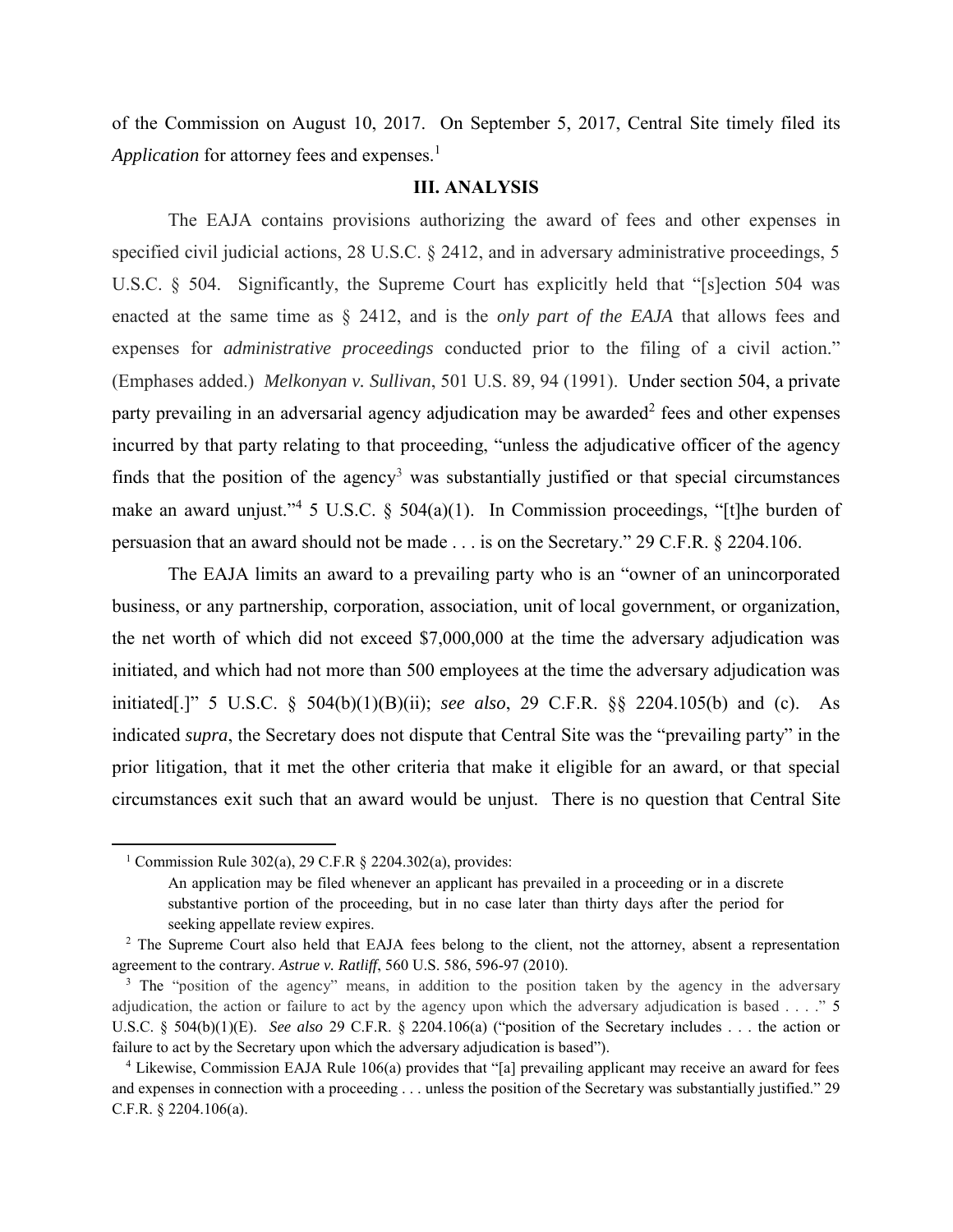was the prevailing party<sup>5</sup> or that it met the other criteria that make it eligible for an award.<sup>6</sup> The Court also finds there are no special circumstances that would make an award unjust under section 504(a)(1). Central Site is eligible for attorney fees and expenses under EAJA. Accordingly, the Court turns to the actual merits of the Government's litigation position.

### **A. Substantially Justified**

Since the first stage of this enforcement proceeding was the issuance of the citation, the Court must first consider whether the Secretary was substantially justified in issuing the citation. *Consol. Constr., Inc.*, 1993 O.S.H. Dec. (CCH) ¶ 29992, at \*3), 1993 WL 69989 at \*3 (No. 89- 2839, 1993) ("We first consider whether the Secretary was substantially justified in issuing these citation items"). The Court must be mindful, however, that the substantial justification standard was adopted as a "caution to agencies to carefully evaluate their case and not to pursue those which are weak or tenuous." *William B. Hopke Co.*, 12 BNA OSHC 2158, 2160 (No. 81-206, 1986) (*citing* H.R.Rep. No. 1418, 96th Cong., 2d Sess. at 14, reprinted in 1980 U.S. Code Cong. & Ad. News at 4993).

To meet the substantial justification test, the Secretary's position must be "justified to a degree that could satisfy a reasonable person." *Pierce v. Underwood,* 487 U.S. 552, 565 (1988). As the Supreme Court explained, "a position can be justified even though it is not correct, and we believe it can be substantially (*i.e.,* for the most part) justified if a reasonable person could think it correct, that is, if it has a reasonable basis in law and fact." *Pierce*, 487 U.S. at 565 n. 2. The Commission has held that "[t]he reasonableness test breaks down into three parts: the government must show 'that there is a reasonable basis ... for the facts alleged ... that there exists a reasonable basis in law for the theory it propounds; and that the facts alleged will reasonably

 $\overline{\phantom{a}}$ 

 $<sup>5</sup>$  The Review Commission has held, "[a]lthough the term is not defined in the EAJA, an applicant is considered to</sup> be the 'prevailing party'" ... if it has succeeded on any of the significant issues involved in the litigation, and if, as a result of that success, the applicant has achieved some of the benefit it sought in the litigation." *[K.D.K. Upset](https://1.next.westlaw.com/Link/Document/FullText?findType=Y&serNum=1986303418&pubNum=0003227&originatingDoc=Ic5fc2921fa3811d9b386b232635db992&refType=CA&fi=co_pp_sp_3227_1857&originationContext=document&transitionType=DocumentItem&contextData=(sc.Search)#co_pp_sp_3227_1857)  Forging, Inc.*[, 12 BNA OSHC 1856, 1857 \(No. 81-1932, 1986\).](https://1.next.westlaw.com/Link/Document/FullText?findType=Y&serNum=1986303418&pubNum=0003227&originatingDoc=Ic5fc2921fa3811d9b386b232635db992&refType=CA&fi=co_pp_sp_3227_1857&originationContext=document&transitionType=DocumentItem&contextData=(sc.Search)#co_pp_sp_3227_1857) Here, the Court vacated both cited items and accordingly assessed no penalties. Central Site achieved the benefit it sought in the litigation in its entirety. Therefore, Central Site was the prevailing party in the action below.

<sup>6</sup> Central Site filed its notice of contest on April 13, 2016. According to Kati Trammel, Central Site's Chief Financial Officer, Central Site employed a total of 90 employees, including full time and proportional part time employees based on a 40-hour work week on that date (Ex. 1 of Central Site's *Application*: Trammel Decl. ¶ 3). Trammel also avers Central Site's total assets on April 30, 2016, amounted to \$23,266,510.31, while its total liabilities amounted to \$20,084,534.82. See also Ex. A to Central Site's *Application*: balance sheet for April 30, 2016; Ex. 2: Appleby Decl. ¶¶3, 4. Thus, the company's net worth that day was \$3,181,975.49 (Ex. 1 of Central Site's *Application*: Trammel Decl. ¶¶ 4, 6).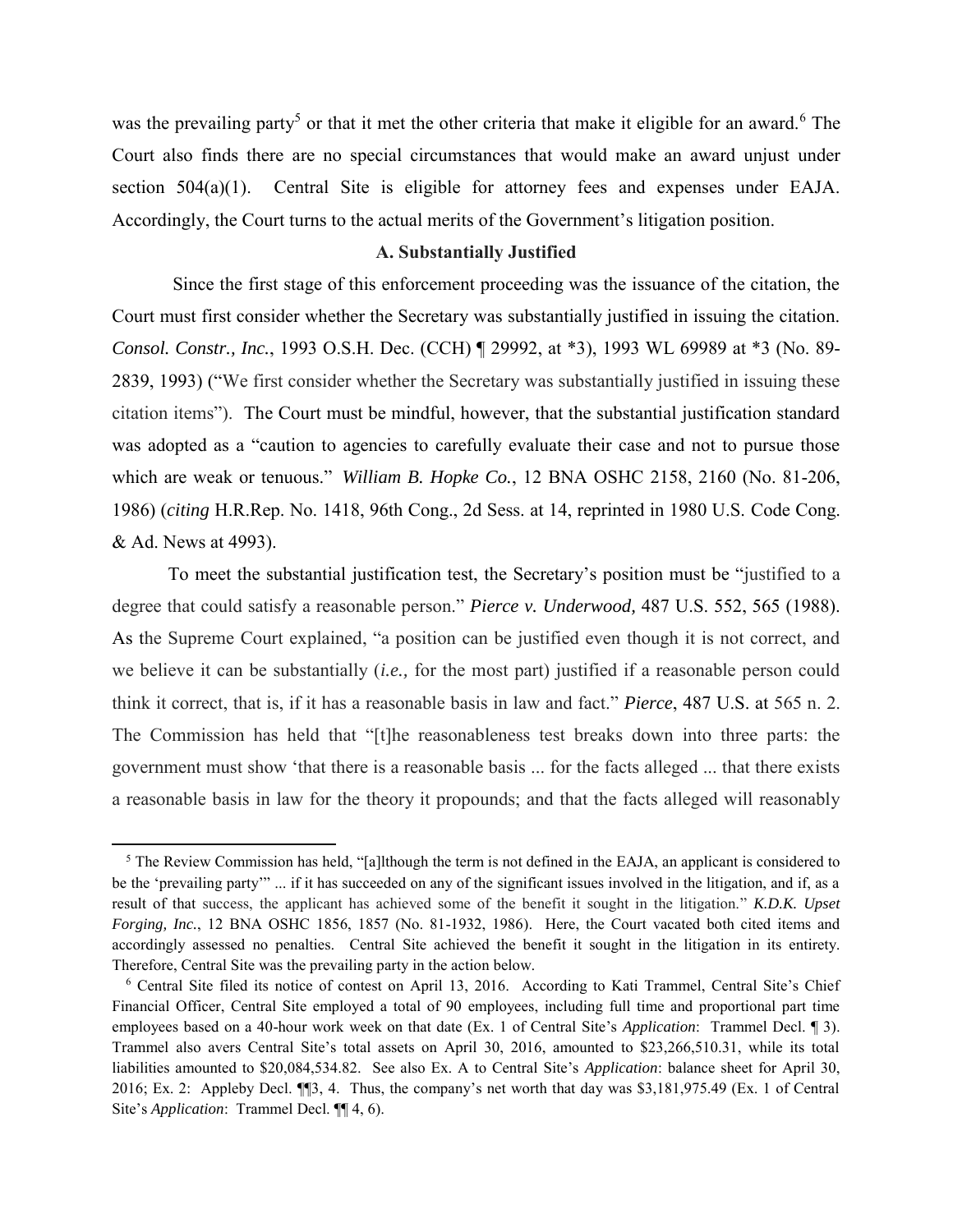support the legal theory advanced." *Consol. Constr., Inc.*, 1993 O.S.H. Dec. (CCH) ¶ 29992 at \*3) (citation omitted). The test of whether the Secretary's action is substantially justified is essentially one of reasonableness. *William B. Hopke Co.*, 12 BNA OSHC 2158, 2160 (No. 81- 206, 1986). Where the Secretary can show that a case had a reasonable basis both in law and fact, no attorney fees will be awarded. *See C.J. Hughes Construction, Inc.*, 19 BNA OSHC 1737, 1741 (No 93-3177, 2001); *Mautz & Oren, Inc.*, 16 BNA OSHC 1006, 1009 (No. 89-1366, 1993); *Hocking Valley Erectors, Inc.*, 11 BNA OSHC 1492, 1498 (No. 80-1463, 1983). *See also U.S. v. One 1985 Chevrolet Corvette*, 914 F.2d 804, 809 (6<sup>th</sup> Cir. 1990) ("substantially justified" is a standard "which require[s] reasonableness"). "While the position need not prove correct, it must be 'more than merely undeserving of sanctions for frivolousness.'" *Hartmann v. Stone*, 156 F.3d 1229, 1232 (6th Cir. 1998) (citing *Pierce,* 487 U.S. at 566).

"Conceivably, the Government could take a position that is not substantially justified, yet win; even more likely, it could take a position that is not substantially justified, yet lose." *Pierce*, 487 U.S. at 569, "but at the same time the standard does not 'require the Government to establish that its decision to litigate was based on a substantial probability of prevailing.'" *Taucher v. Brown-Hruska*, 396 F.3d 1168, 1173 (D.C. Cir. 2005) (*citing Spencer v. NLRB,* 712 F.2d 539, 557 (D.C.Cir.1983) (*quoting* H.R.Rep. No. 96–1418, at 10–11 (1980)). Therefore, even though the Secretary has "lost this case on the merits [it] does not automatically mean that his position was not substantially justified within the meaning of the EAJA." *Consol. Constr., Inc.*, 1993 O.S.H. Dec. (CCH) ¶ 29992, at \*2). The issue is "whether the preponderance of the evidence supports a finding that the Secretary's position was, on the whole, justified *at each stage* of this enforcement proceeding." (*Emphasis added.*) *Mautz*, 16 BNA at 1009.

### *Item 1 of Citation No. 1*

Central Site contends the Secretary was not substantially justified in citing it for a serious  $\S$  5(a)(1) violation because (1) his suggested means of abatement, implementation of an internal traffic control plan (ITCP) as set forth in § 6.4 of ANSI A10.47-2015, was not supported by the language of the ANSI standard, and (2) there was no credible evidence either of Central Site's onsite employees was exposed to the cited struck-by hazard, and Central Site could not be held responsible for exposure of employees of other contractors under the general duty clause.

The Secretary counters (1) he "assumed by proposing implementation of an ITCP as described in ANSI A10.47 that the proposed abatement would be construed broadly as it was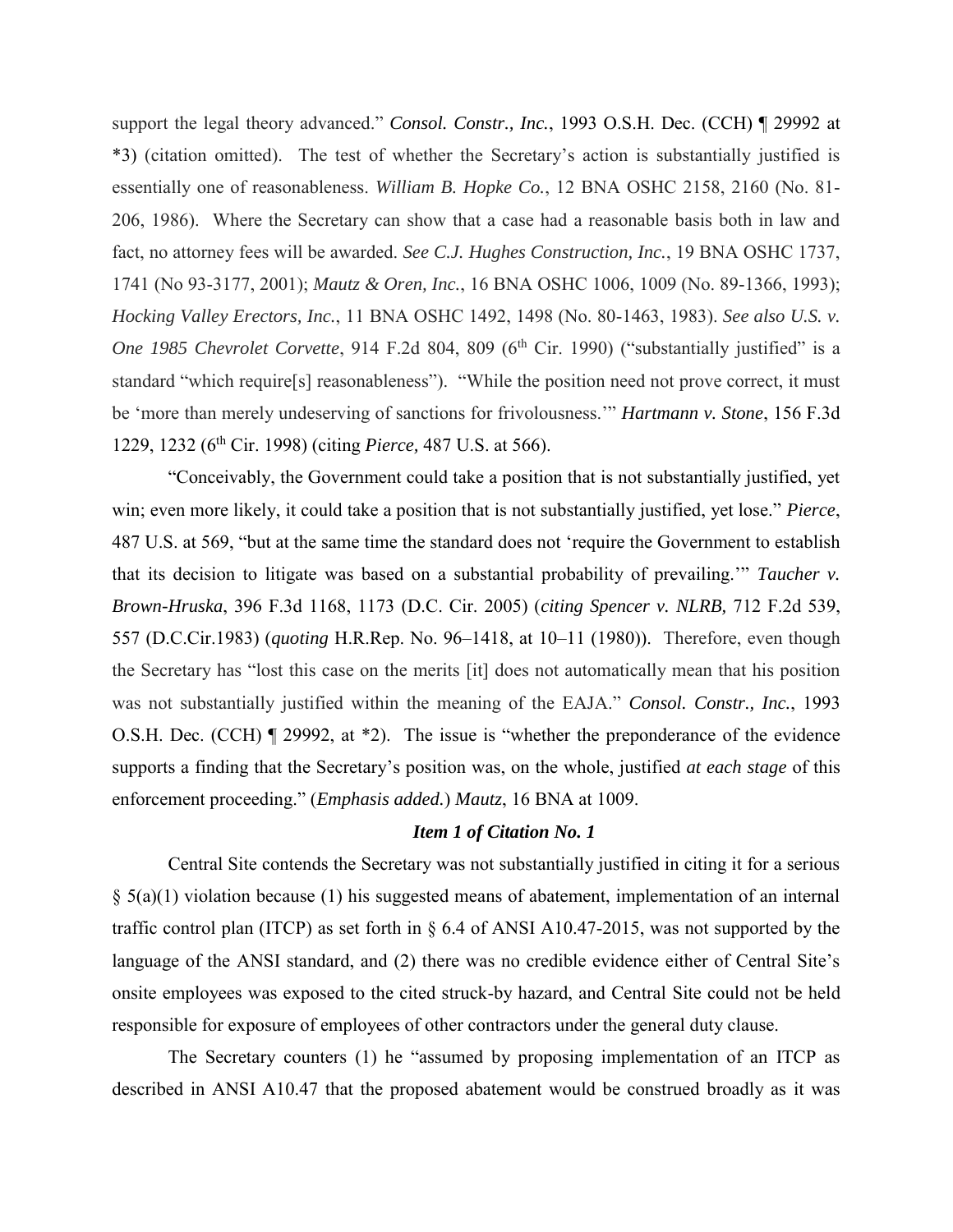drafted by non-lawyers[,]" (Sec'y's Resp., p. 7), and (2) the record evidence establishes exposure by placing "Central Site's workers on foot walking throughout the worksite as well as vehicles/equipment." (Sec'y's Resp., p. 10.) As discussed below, the Court finds the Secretary's arguments to be unpersuasive.

# *Feasibility of Implementing an ITCP*

The Secretary argues,

Though ITCPs are typically used in roadside worksites, the Secretary justifiably argued that a similar policy could have been enacted at Central Site's nonroadside worksite as a means of abatement. Contrary to Central Site's own safety manual requiring that workers be kept away from vehicles and machinery by, among other means, designated zones, its project manager testified that it would be infeasible to designate walking paths separating pedestrians from moving vehicles on this worksite. . . In proposing abatement, the Secretary relied on Central Site's own belief—expressed in its safety manual—that a policy of separating workers from vehicles was a feasible means of abating that hazard on all its worksites including the one at issue here.

(Sec'y's Resp., p. 8.)

The Court addressed the Secretary's argument that Central Site's safety manual "laid out

a form of ITCP" (*Id.*) in the Decision and Order:

Section 6.4's requirements for an ITCP include: (1) a "diagram showing travel routes for construction equipment and employees within the activity space, access and egress points and the location of equipment and materials storage and staging areas;" and (2) a "plan for communicating changes in the ITCP to employees, equipment operators and truck drivers." (Ex. R-14, § 6.4.3.) The Secretary has not shown Central Site's safety manual requires either of those elements. Therefore, it does not "constitute a form of an ITCP."

*Cent. Site,* 26 BNA OSHC at 1992, n. 10.

The Secretary attempts to gloss over the crucial fact that the ANSI standard referred to in

his Citation as an acceptable abatement method applies, by its own language, to *Work Zone* 

*Safety for Highway Construction.* As the Court noted in the Decision and Order,

Clearly the Worksite at issue here was not an "area of a highway with construction, maintenance/repair or utility work activities." Therefore, contrary to the citation's assertion, the alleged violation did not occur "inside a construction work zone." Further, the "scope" section states it "covers employees engaged in construction, utility work, maintenance, or repair activities *on any area of a highway.*" (R-14, § 1.1) (emphasis added). The Worksite at issue here was not "on any area of a highway." Likewise, an "activity area" is defined as the "*section of the highway* where the work activity takes place." (Id. § 3.2) (emphasis added).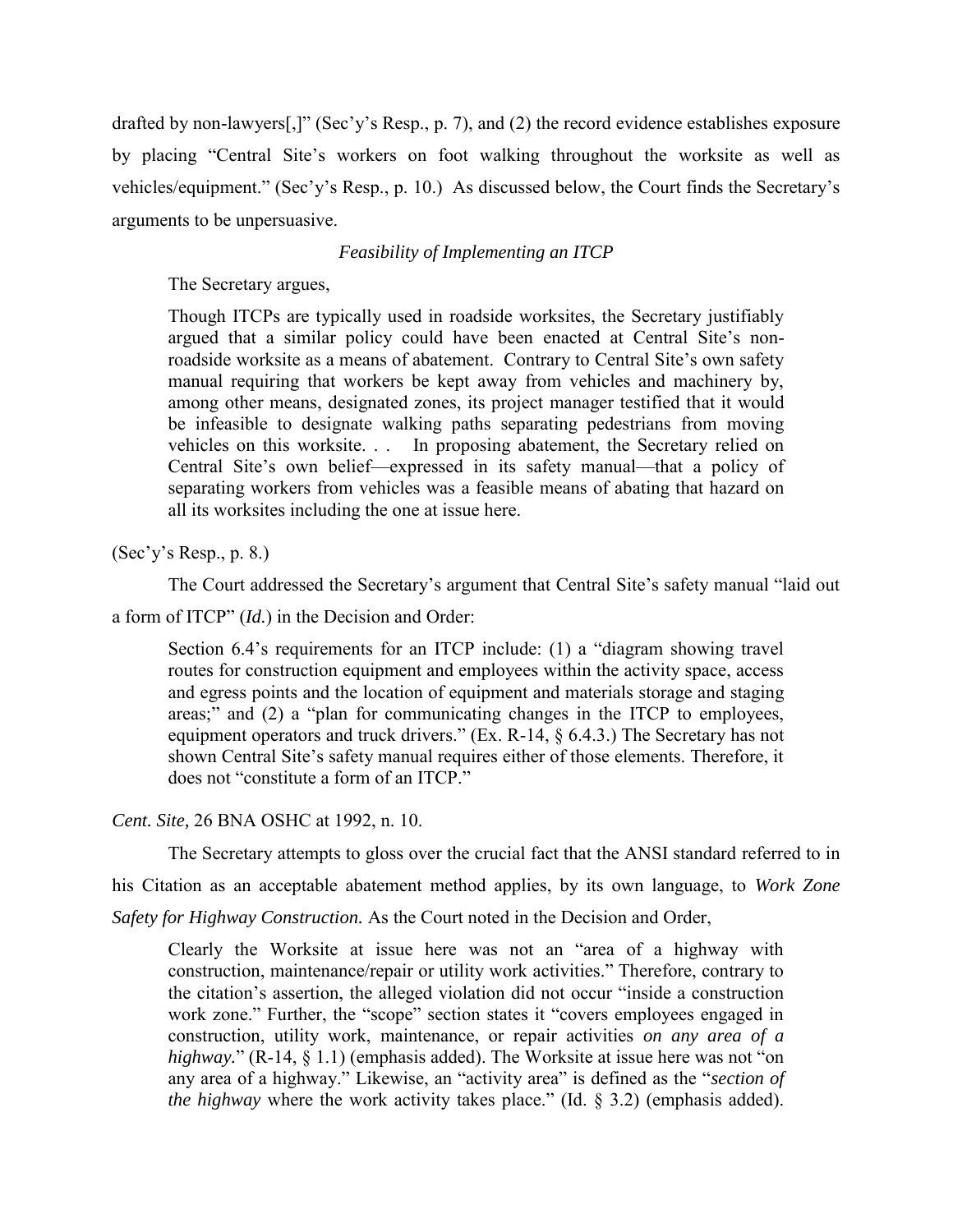The Secretary presented no evidence that the work activity took place on a "section of the highway" or that the activity area of the Worksite involved "any area of a highway. Further, an ITCP is intended "to control the flow of construction employees, work vehicles and equipment *within the work space*." (Ex. R-14, § 3.17) (emphasis added). The "work space" is the "portion of the *roadway closed to traffic* and set aside for workers, equipment and material." (Ex. R-14, § 3.44) (emphasis added). Again, the Secretary presented no evidence the work space involved a portion of the *roadway closed to traffic* and set aside for workers, equipment and material.

### *Cent. Site*, 26 BNA OSHC at 1992-93.

As noted in the Decision and Order, the Secretary conceded, four years before he issued the Citation in this case, "OSHA has no information on the effectiveness of" ANSI A10-47. *Reinforced Concrete in Construction, and Preventing Backover Injuries and Fatalities,* 77 FR 18973-01 (March 23, 2012). *Cent. Site*, 26 BNA OSHC at 1997. Despite this unequivocal concession, the Secretary rather remarkably states in his *Response* to Central Site's EAJA *Application*,

For EAJA purposes, the Secretary asserts that he disagrees that the referenced statement is an admission that OSHA does not know whether ITCPs are effective. Instead, the Secretary continues to assume that the effectiveness of an ITCP that achieves its goals of creating separation so workers on foot will not come in to contact with moving vehicles or equipment is self-evident.

# (Sec'y's Resp., p. 9.)

The Secretary's disagreement with his own prior statement and his assumption regarding the effectiveness of ITCPs do not constitute a supportable legal theory. It is the Secretary's burden to establish he was substantially justified in issuing the Citation in this proceeding. He has offered *no* evidence of the effectiveness of his proposed abatement method in eliminating or materially reducing the cited hazard—in fact, as indicated *supra*, the Secretary is on record in *The Federal Register* stating OSHA has no such evidence.

The Secretary's failure to note that both the title and language of ANSI A10-47 are inapplicable to the Worksite at issue demonstrates he was not substantially justified in issuing the Citation. His failure to consider his own prior statement that OSHA has no information on the effectiveness of the cited ANSI standard, when it is the Secretary's burden to show a means of abatement will "eliminate or materially reduce the hazard" is additional evidence the Citation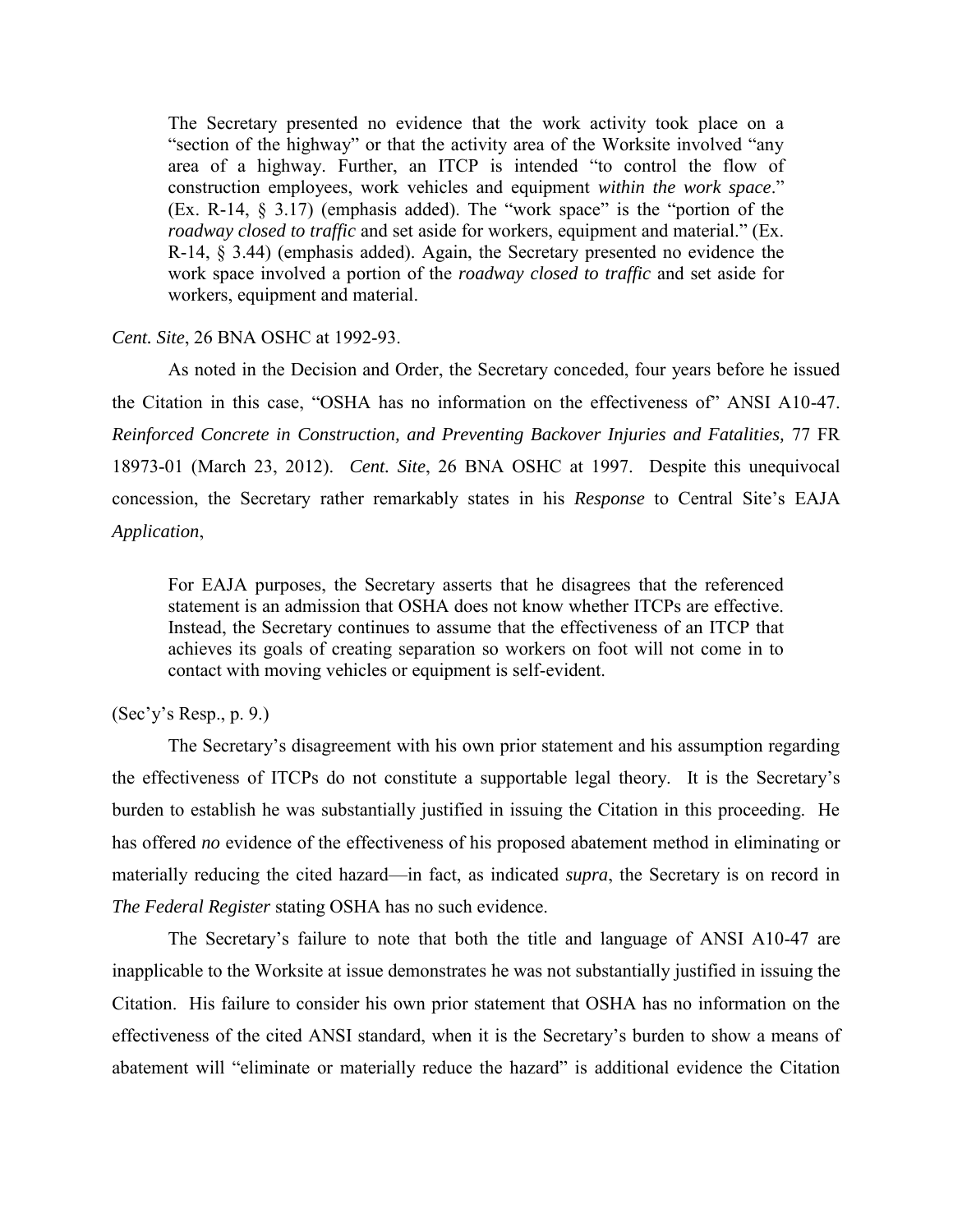was not justified. Therefore, the Court concludes the Secretary has failed to establish he was substantially justified in referring to ANSI A10-47 as a feasible means of abatement.

# *Exposure of Central Site Employees to Struck-by Hazards*

As the Commission has explained, an employer should not be cited under the general duty clause for exposing employees of other employers to a hazard: "the statutory authority underlying the Commission's imposition of multi-employer liability derives from  $\S$  5(a)(2) of the Act, which imposes duties on an employer that, unlike those imposed under  $\S$  5(a)(1), need not benefit its own employees." *Summit Contractors, Inc*., 23 BNA OSHC 1196, 1204-05 (No. 05- 0839, 2010). Thus, "§ 5(a)(2), unlike its counterpart § 5(a)(1), 'does not base an employer's liability on the existence of an employer-employee relationship'." (Id.) *(quoting Solis v. Summit Contractors, Inc.*, 558 F.3d 815, 828 (8th Cir. 2009)).

The Secretary is responsible for knowing his own policies. The Secretary acknowledges § 5(a)(1) does not apply to the employees of other employers in its own policy. Section III.B.5.a. of OSHA's Field Operations Manual, CPL-02-00-160, states,

The Hazard Must Affect the Cited Employer's Employees. a. The employees exposed to the Section  $5(a)(1)$  hazard must be the employees of the cited employer. An employer who may have created, contributed to, and/or controlled the hazard normally shall not be cited for a Section  $5(a)(1)$  violation if his own employees are not exposed to the hazard.

Although the Commission is not bound by OSHA's Field Operations Manual (see, *Hackensack Steel Corp*., 20 BNA OSHC 1387, 1392 (No. 97-0755, 2003) ("Field Operations Manual [is] only a guide for OSHA personnel to promote efficiency and uniformity, [is] not binding on OSHA or the Commission, and do[es] not create any substantive rights for employers.")), the above section is quoted to show the Secretary failed to abide by its own guidelines when citing Central Site for exposing the employees of subcontractors on the site to a struck-by hazard.

As noted in the underlying Decision and Order,

At trial, the Secretary's exposure focus was on the proximity of the subcontractors' employees, including the decedent, to Kimball's bulldozer. For example, the Secretary's counsel asked API foreman Miller a series of questions regarding the potential exposure of API's employees, something the Secretary now says is not at issue.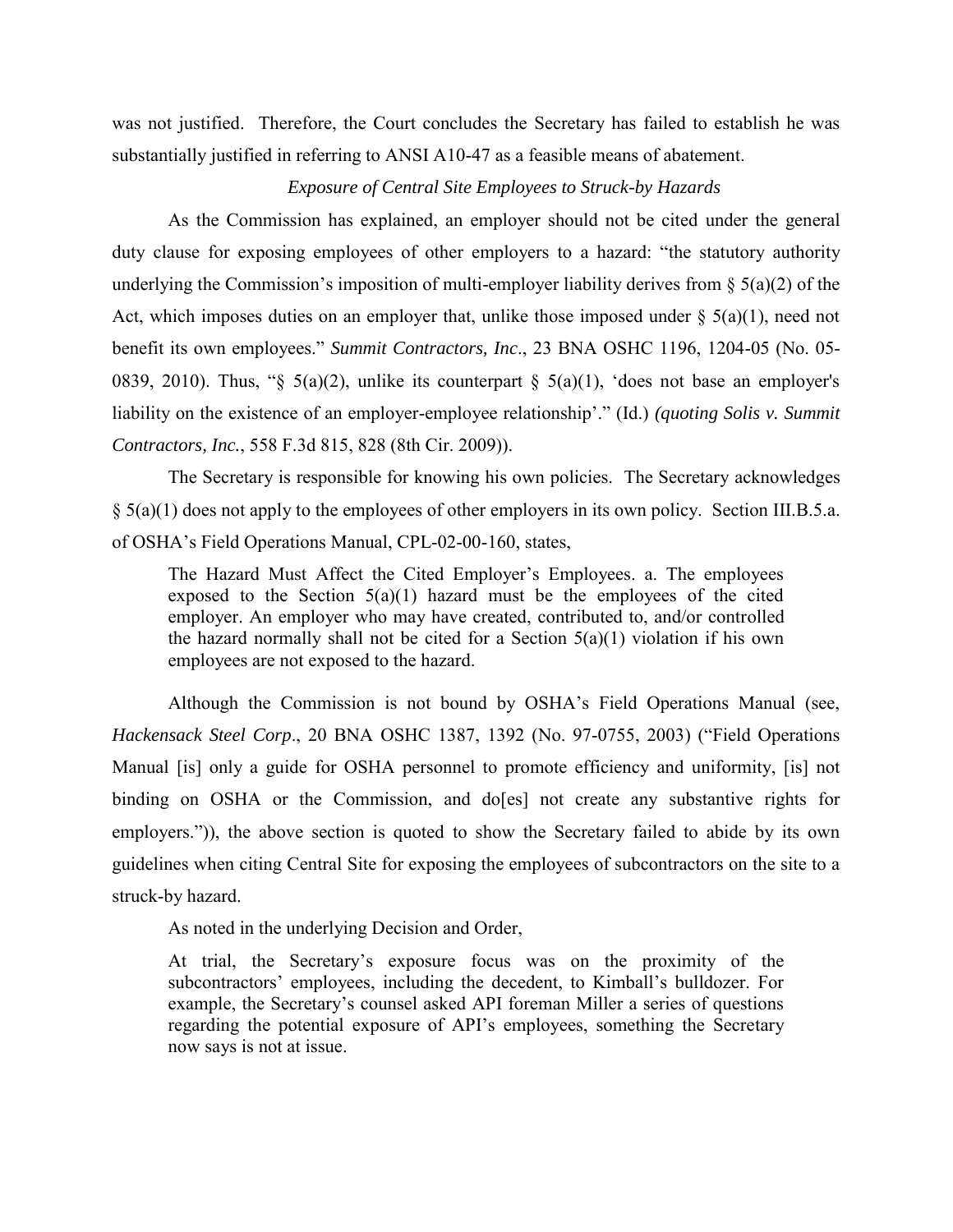Q.: What did Mr. Kimball tell you, if anything, about your ability to enter an area where equipment was operating such as him on the bulldozer or where vehicles were being driven around? Did he give you any specific rules or instructions on that?

Were you ever instructed to stay out of the area where he or his crew were operating the roller or dozer?

Were you ever instructed to have you or your crew stay away from moving vehicles that might be driving through the Worksite?

Did Mr. Kimball ever tell you to stay—that if you see a vehicle driving around you're not allowed to enter that area where the vehicle is driving around?

When Mr. Kimball brought the dozer back to begin backfilling between ST-8 and ST-9, did he—did he stop in any way and make eye contact, or something with you and your guys, before he entered this area to begin with?

Did you receive any instructions from Mr. Kimball or anybody else at Central Site as to how close you and your employees should stay away from moving equipment?

(Tr. 176-177.)

. . .

. . .

. . .

. . .

. . .

Further, Kimball testified "there was only me and Michael out there." (Tr. 64.) Therefore, other than Montroy, the Secretary failed to prove by a preponderance of evidence that any other Central Site temporary employee was working on site the day of the accident. Therefore, the Secretary's new claim is not supported by the record considering the detailed examination of witnesses regarding the exposure of non-Central Site employees. (See also e.g. Tr. 48, 72- 73, 75, 85-86, 149-150, 155-156, 169, 172, 176-177, 180-181, 214-216, 254-256).

### *Cent. Site*, 26 BNA OSHC at 1989.

In his *Response*, the Secretary argues he was substantially justified in citing Central Site for exposure of its two employees on the Worksite because "OSHA viewed the worksite as the zone of danger." (Sec'y's Resp., p. 10.) The Court rejected the "wide net" the Secretary attempted to cast in arguing the mere presence of Kimball and Montroy at the Worksite while vehicles could be in operation constituted exposure. No witness could testify as to the location of Montroy (Tr. 164, 297-300). Kimball was working on

a 10-acre Worksite with no more than a dozen workers on-site the day of the accident. Kimball is one of the few workers there who drove his own vehicle onto the site. He testified he drove his truck over to the location of the bulldozer when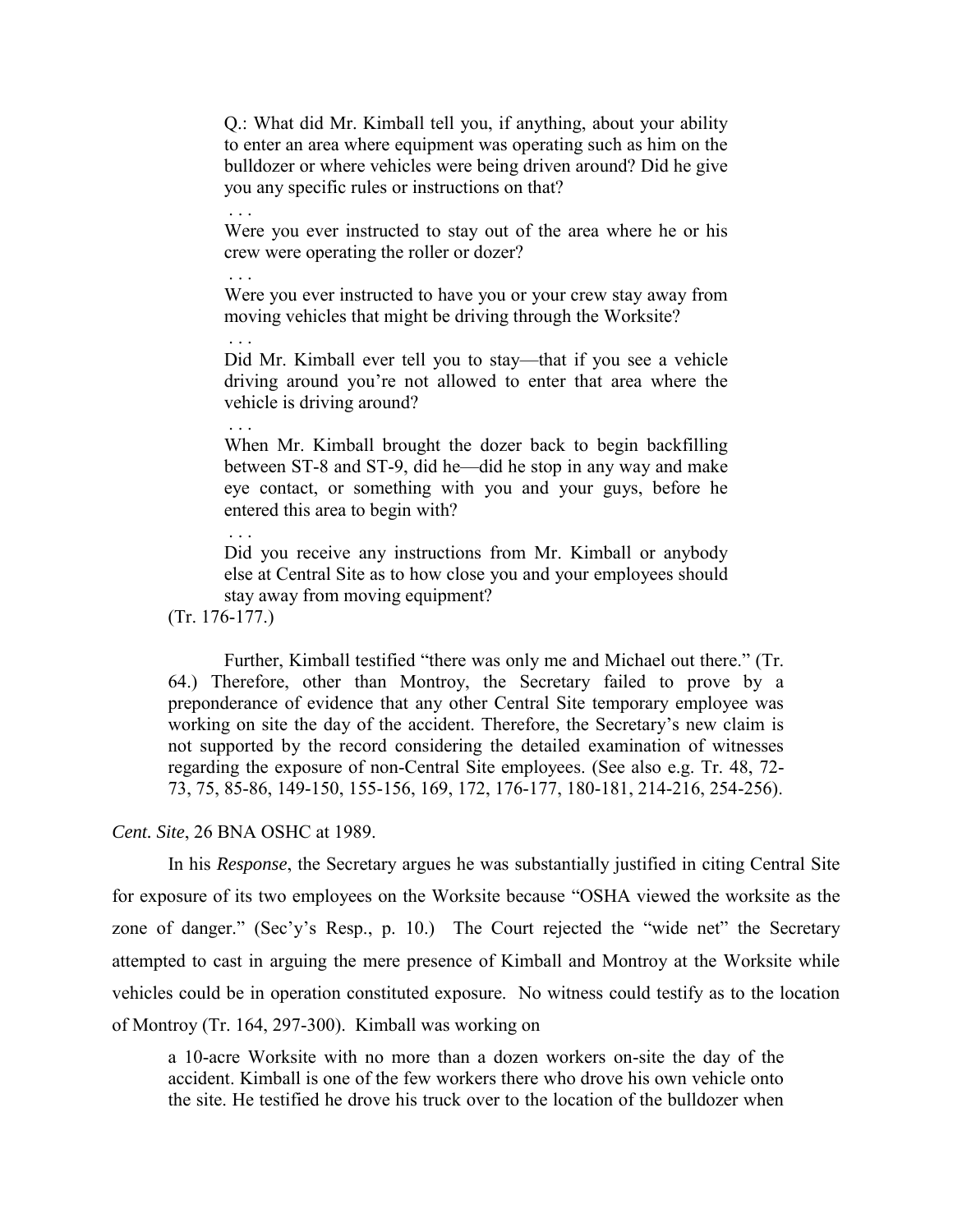he determined he would use the bulldozer to compact the deficient backfill area (Tr. 100, 149). There is no evidence Kimball was at any time exposed to a significant risk of harm from being struck by a moving vehicle. Likewise, while Kimball was operating the bulldozer, he obviously was not exposed to the cited hazard.

### *Cent. Site*, 26 BNA OSHC at 1990.

 $\overline{\phantom{a}}$ 

The Court finds the Secretary was not substantially justified in citing Central Site for a violation of  $\S$  5(a)(1). The Secretary did not have a reasonable basis in law for the theory he propounded—the general duty clause does not apply to exposure of other employers' employees to a hazard. Despite the Secretary's protestations, it is clear his focus at trial was on the exposure of the subcontractors' employees to struck-by hazards, and the exposure of Kimball and Montroy was an afterthought (Tr. 48, 72-73, 75, 85-86, 149-150, 155-156, 169, 172, 176-177, 180-181, 214-216, 254-256).<sup>7</sup> At some level of review, either within OSHA before it issued the Citation, or within the Department of Labor once Central Site sent in its notice of contest, a representative of the Secretary should have realized a violation of  $\S$  5(a)(1) could not properly be cited with regard to the employees of other employer.

Even if the Court accepts the Secretary's argument that he proceeded on the theory Central Site's employees were exposed to struck-by hazards, the Secretary has failed to show the facts alleged reasonably support the legal theory advanced. No evidence was adduced showing the locations of Kimball and Montroy in relation to moving vehicles when they were pedestrians on the Worksite. Therefore, the Court concludes the Secretary was not substantially justified in citing Central Site for a violation of  $\S$  5(a)(1) in this proceeding.

## *Item 1 of Citation No. 2*

Central Site contends the Secretary was not substantially justified in citing it for an "other-than-serious" recordkeeping violation of § 1904.40(a) because the Secretary cited the company even though Central Site's attorney notified the Secretary by email that he had never received a request for the documents at issue.

<sup>7</sup> The Secretary cites its summary of facts in the *Pretrial Order* as evidence he had always focused on the exposure of Central Site's employees to struck-by hazards:

Respondent's employees and employees of other contractors were working on foot and walking near vehicles and equipment that Respondent or others were operating. The presence of these pedestrians near moving vehicles and equipment created a hazard of a pedestrian being struck.

<sup>(</sup>Sec'y's *Resp.*, p.11, n. 3.) This summary, however, also shows the Secretary was improperly alleging the exposure of employees of other employers as a basis for the alleged  $\S$  5(a)(1) violation.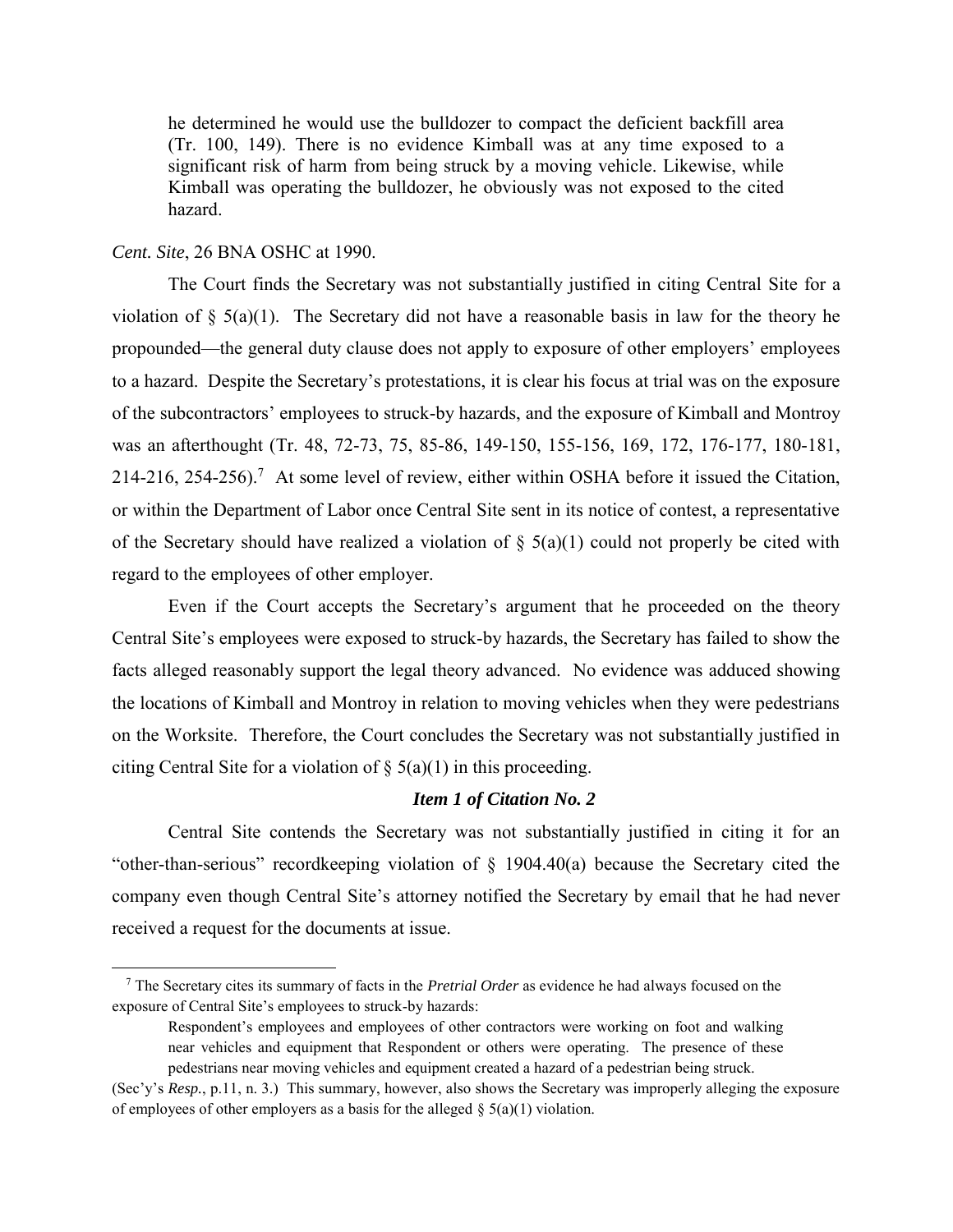In the Decision and Order, the Court vacated Item 1 of Citation No. 2 at trial, based on the Secretary's failure to establish Central Site (through its counsel) received the March 10, 2016, request that is the basis for the alleged violation.

The Secretary asserts after emailing the request, Santiago "received an automated response that OSHA believes suggests the email was delivered but that no information as to whether the email was read was provided." (Compl't's' Br. 20) (citing Ex. R-19 at 6). What OSHA "believes" the automated response "suggests" is irrelevant. The Secretary has the burden of proving more than mere "suggestions," he must prove each element of his prima facie case. Since the records request was sent by email to Central Site's counsel, a condition precedent to a violation is proof that Central Site's counsel received the email requesting the records.

The automated response stated that "[d]elivery to these recipients or groups is complete but *no delivery notification was sent by the destination server.*" (Emphasis added.) According the Secretary, "worst case scenario," the automated response "does not confirm delivery, but does confirm that the email was sent by OSHA." (Compl't's' Br. 20.) Indeed, the evidence shows the Secretary's "worst case scenario" did occur. Central Site's counsel indicated in an email to Santiago on March 16, 2016, that he did not receive the email sent by Santiago on March 10, 2016. Therefore, a preponderance of evidence shows the Secretary failed to establish Central Site received Santiago's request for a copy of its 2015 OSHA 300-A form.

### *Cent. Site*, 26 BNA OSHC at 1995-96.

 $\overline{\phantom{a}}$ 

The Secretary now contends he was substantially justified in issuing the Citation because he pursued the item at issue "based on his belief that the citation item would be interpreted broadly. Central Site knew by March 16 that OSHA had requested the log, yet failed to produce the log and cure any potential violation."<sup>8</sup> (Sec'y's Resp., p. 12.) This is nonsensical. First, this dispute could have been avoided by a simple telephone call from Santiago or his supervisor to Central Site's counsel to clear up the miscommunication.<sup>9</sup> Second, the Secretary issued the

<sup>&</sup>lt;sup>8</sup> This is the second instance in which the Secretary claims he was substantially justified in issuing the Citation because he believed the Court would "interpret broadly" a text he either drafted or cited to (*See,* Sec'y's Resp.*,* p. 7 (The Secretary assumed his proposed abatement of an ITCP as described in ANSI A10.47 "would be construed broadly as it was drafted by non-lawyers."). The Secretary should not be so quick to assume the Court will ignore the plain meaning of a text and interpret or construe it "broadly." "In the hierarchy of law, language is king. Words matter in constitutions, treaties, statutes, rules, cases, and contracts." *Pottinger v. City of Miami*, 805 F.3d 1293 (11th Cir. 2015).

<sup>&</sup>lt;sup>9</sup> The Secretary passed up this opportunity to circumvent the miscommunication when he ignored the email from Central Site's counsel in response to Santiago's voice message left several days after the March 10 request was sent, stating he had not received the requested records. Central Site's counsel responded with an email sent March 16, stating "You mentioned the 2015 300A log having a problem. You never requested a 2015 300A at any time[,]" and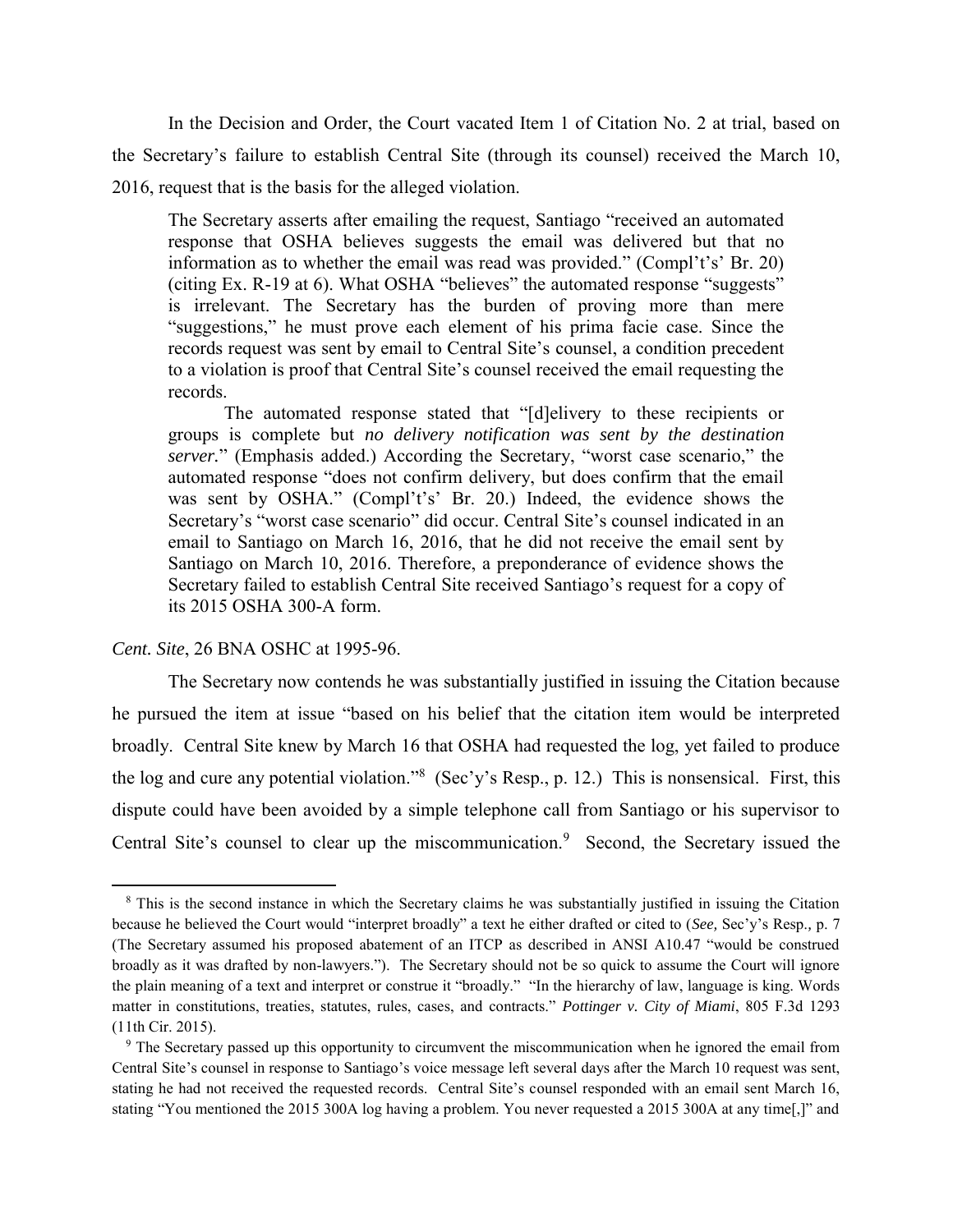Citation on April 4, 2016, *after* Central Site notified the Secretary it had not received the request sent March 10, 2016. Yet the alleged violation description of the item states "[o]n or about 03/10/2016, at the job site - the employer did not provide OSHA 300 logs after a request." Section 1904.40(a) mandates to the employer that "[w]hen an authorized government representative asks for the records you keep under part 1904, you must provide copies of the records within four (4) business hours." By March 16, the date the Secretary asserts Central Site knew of the March 10 request, the allowed 4-hour time limit had long since expired.

The Secretary's lack of substantial justification for pursuing this item is shown by the confused testimony of Santiago regarding his recordkeeping request. He acknowledges he and his supervisor were aware Central Site was disputing it received the records request. Instead of attempting to clear up the problem, Santiago complied with his supervisor's instruction to turn in the case.

Q. And what happened after March 10th in terms of your discussion with Mr. Waters or – and your request for the 300-A log?

A. I don't understand the question.

Q. Was there any follow-up to the email, did you have any further communications with him?

A. I called -- I called him back a few days later and, basically, you know, did - like, left him a message of what recommendations I was doing due to, you know, this case. And I also informed him that because we did not receive a 300-A, I was recommending a citation for that also.

Q. Did Mr. Waters respond to that voice mail?

A. I don't remember, but I think he did. I don't remember exactly, but I think he did.

Q. Would you look at page 7 of R-19? . . . Is that an email that you received from Mr. Waters?

A. Yes, sir.

. . .

Q. Is that in some way a response to your voice mail as you understood it?

A. Yes, sir.

 $\overline{a}$ 

ended with, "It is important that you call me on this." (Ex. R-19, p. 7.) No one from OSHA called Central Site's counsel in response to the email.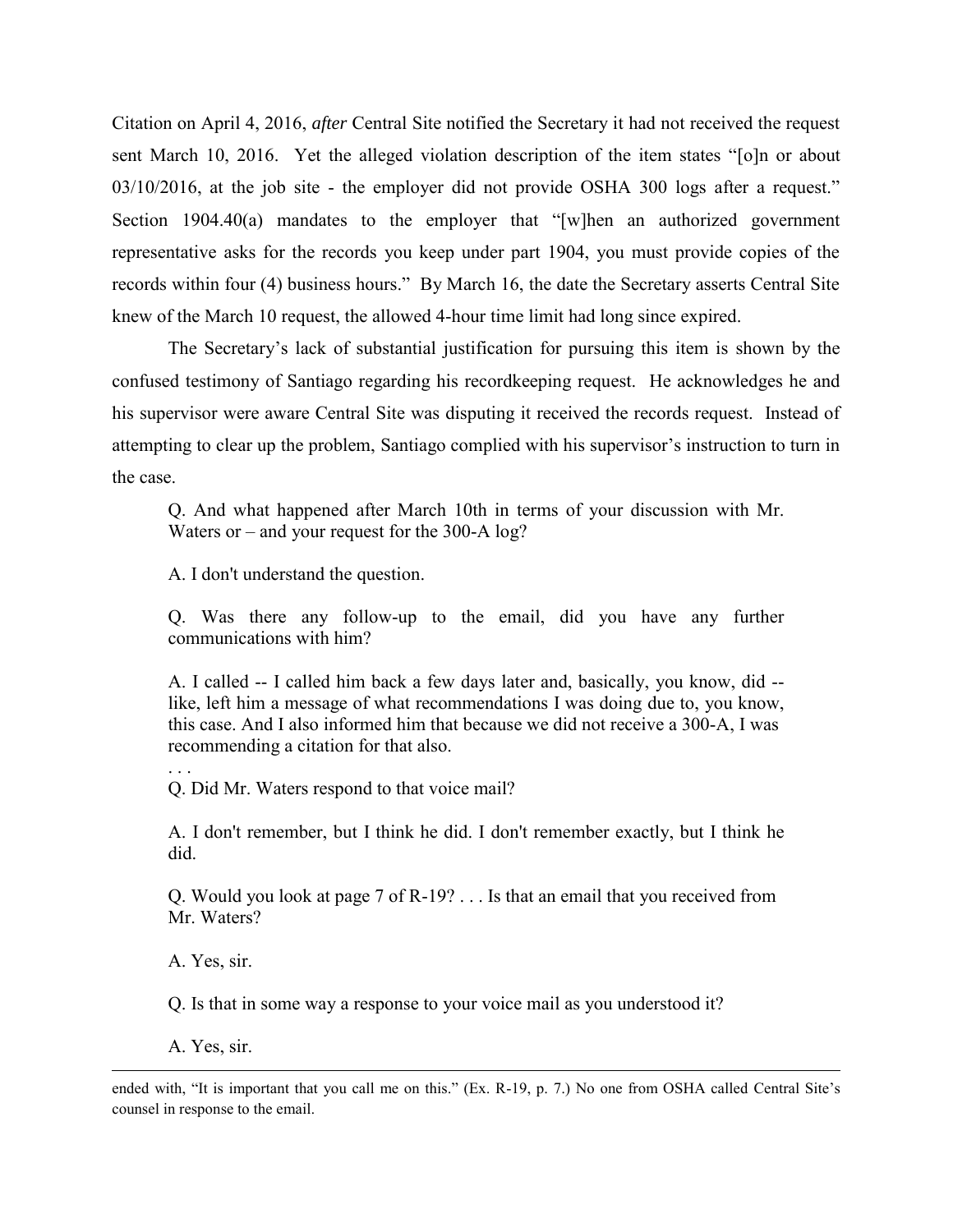Q. Was there -- what discussion, if any, did you have with Mr. Waters after he sent you this email that's page 7 of R-19?

A. At that moment I already turned the case in. I didn't have the case any longer. I don't remember if I called him back or not but at that moment I didn't have it anymore.

Q. So you sent him an email on March 21st. Did that have anything to do with his email to you on March 16th?

A. It is possible.

. . .

Q. You don't know?

A. Let me see. It is possible that it was because of that email.

. . . JUDGE GATTO: [You recommended issuing the item citation] even though you received a response back about that delivery indicating that no delivery notification was sent by the destination server, which was Mr. Waters's server?

THE WITNESS: Yes, sir. I consulted with my supervisor. . . . I told him that I had not received any response from Mr. Waters and he told me to turn in the case because it was getting late and that the case needed to [be] turned in.

JUDGE GATTO: Your supervisor was aware of this, this delivery notification also?

THE WITNESS: Yes, sir.

(Tr. 306-309.)

The Secretary was on notice before he issued the Citation in this proceeding that Central Site did not receive the record request that gave rise to the citation item. He did not take the simple step of conferring with Central Site's counsel prior to issuing the Citation. The Court finds the Secretary was not substantially justified in issuing the Citation for a violation of § 1904.40(a).

Therefore, the Court concludes Central Site is entitled to attorney fees and expenses for Item 1 of Citation No. 1 and Item 1 of Citation No. 2.

## **B. Award**

Commission Rule 2204.107(b) provides: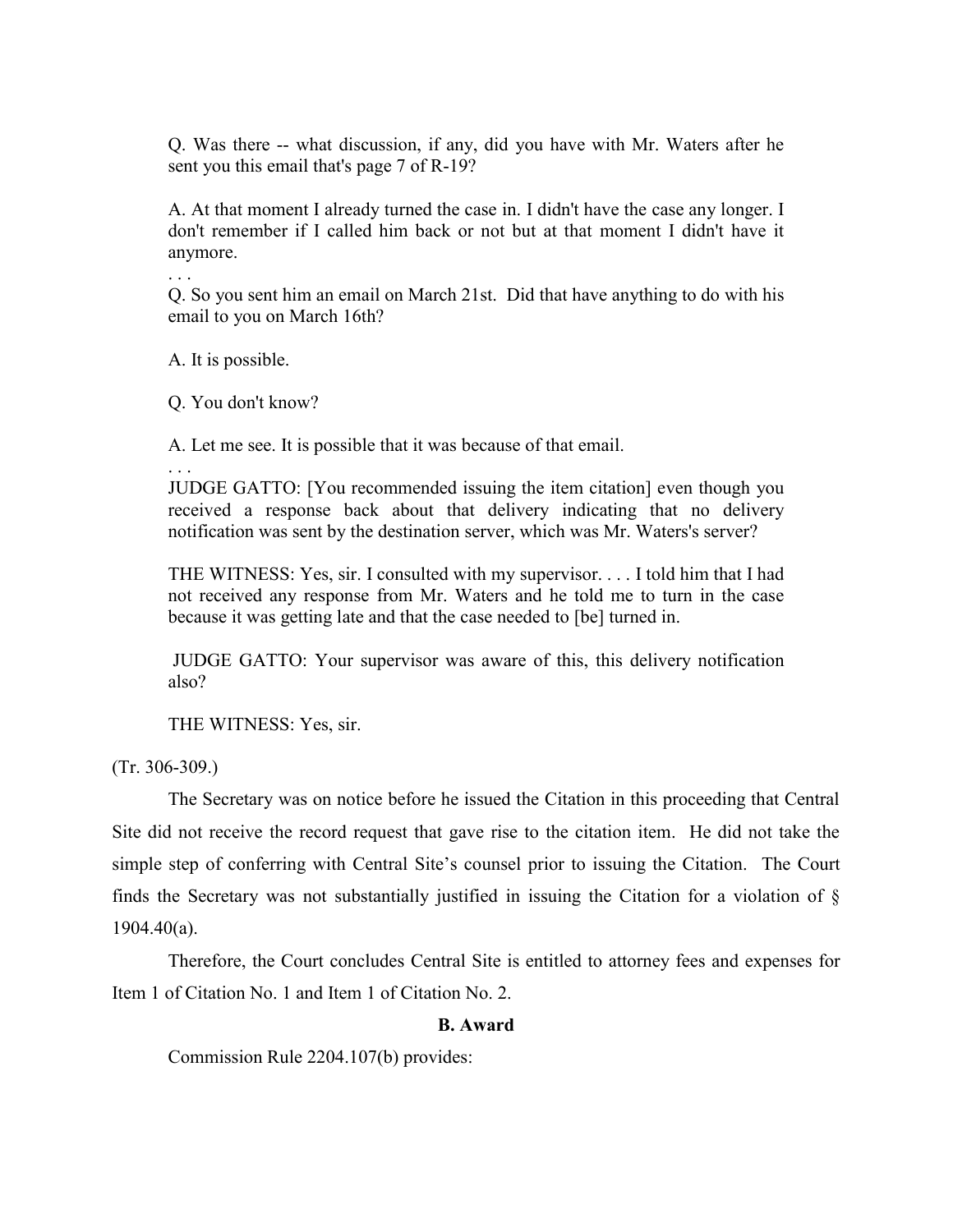An award for the fee of an attorney or agent under these rules shall not exceed \$125 per hour, unless the Commission determines by regulation that an increase in the cost of living or a special factor, such as the limited availability of qualified attorneys or agents for Commission proceedings, justifies a higher fee. An award to compensate an expert witness shall not exceed the highest rate at which the Secretary pays expert witnesses. However, an award may include reasonable expenses of the attorney, agent or witness as a separate item, if the attorney, agent or witness ordinarily charges clients separately for such expenses.

Central Site seeks a total award for attorney fees of \$17,571.00 (Resp't's Reply*,* Attach. D, ¶ 5). In his *Response,* the Secretary does not object to the amount of the award requested, or otherwise address the award issue. Paul Waters represented Central Site in all phases of this proceeding. Attachment A to Exhibit 3 of Central Site's *Application* is an itemized statement showing the hours expended, a description of services performed, the rate at which the fee was computed, the amount of expenses, and the total amount paid by Central Site to Waters. Between the date the Citation was issued, April 4, 2016, and the date the Court issued its Notice of Decision and Report, June 23, 2017, Waters spent 103.3 hours working on the case. Waters charged Central Site \$350.00 per hour, but used the statutory amount of \$125.00 per hour to calculate the award sought (*Application,* Ex. 3, ¶ 7). The Court finds this amount to be reasonable.

The statement includes an additional 11.2 hours spent researching the EAJA and drafting the *Application.* Hours spent preparing an application for attorney fees under the EAJA are compensable. *Central Brass Manufacturing*, 14 BNA OSHC 1904 (Nos. 86-978 & 86-1610, 1990). Central Site sought an award of \$15,525.00 in its *Application.* Central Site seeks and additional \$2,046.00 for time spent reviewing the Secretary's *Response* and drafting its *Reply.* The Court also finds this amount to be reasonable.

The Commission has held that a judge, in determining an EAJA award, "should consider the complexity and novelty of the issues based on his own knowledge, experience and expertise of the time required to complete similar activities." *Id.* at 1907. Having examined the itemized statements in comparison with the issues involved and the course of the proceeding, the Court concludes the fees and other expenses in the amount of \$17,571.00 sought by Central Site is reasonable. Accordingly,

### **IV. ORDER**